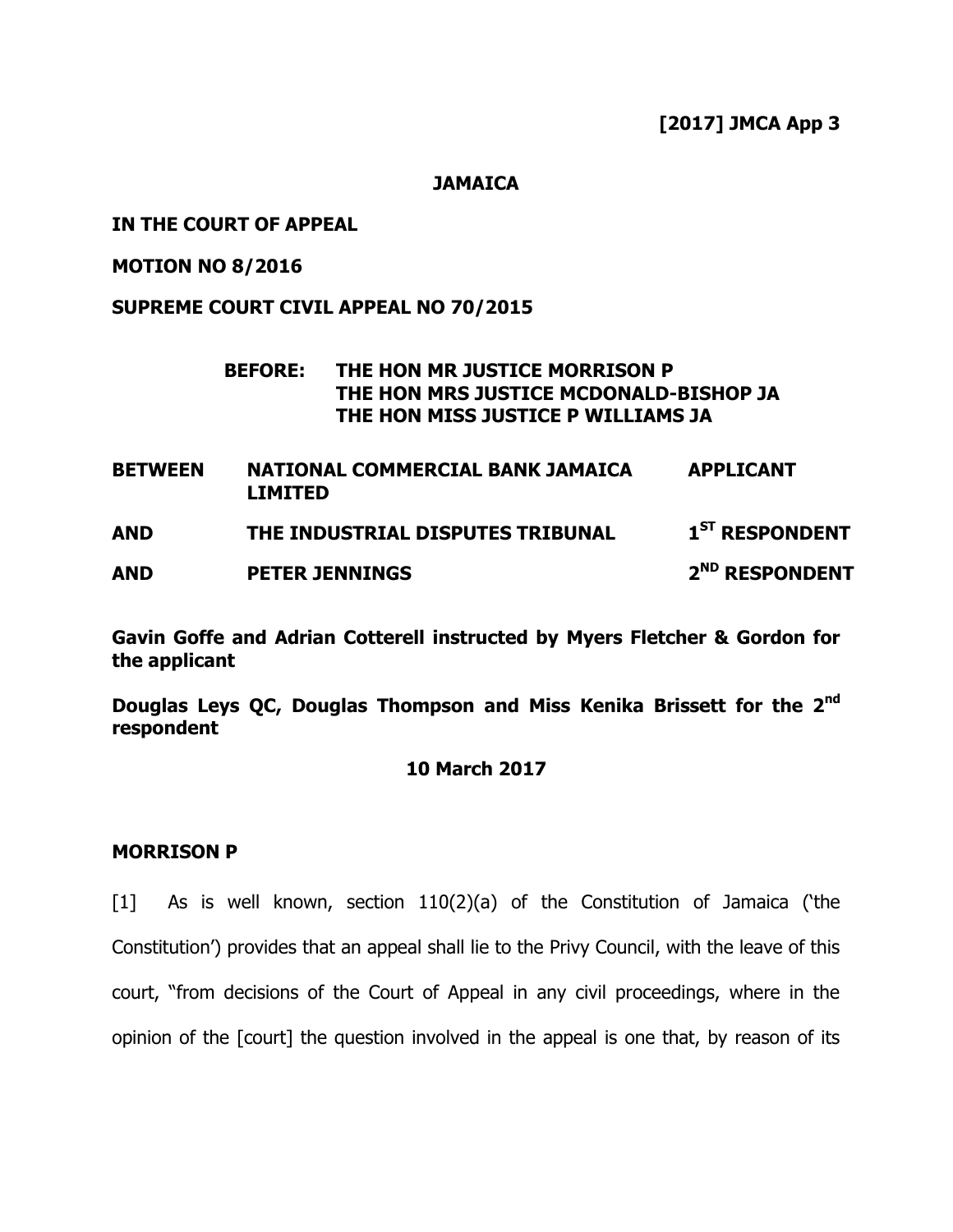great general or public importance or otherwise, ought to be submitted to Her Majesty in Council ..."

[2] On 11 November 2016, this court dismissed the applicant's motion, made pursuant to section 110(2)(a), for conditional leave to appeal to the Privy Council ("the application") from the decision of this court given in the matter of **National Commercial Bank v The Industrial Disputes Tribunal and Peter Jennings** [2016] JMCA Civ 24. As regards the costs of the application, the court ordered as follows:

> "The applicant shall have 14 days from the date of this order to submit in writing why costs should not follow the event. If no such submissions are received then the applicant shall pay the 2nd respondent's costs of this application, to be taxed if not sooner agreed."

[3] On 25 November 2016, in keeping with the court's order, the applicant filed written submissions in support of its position that this court should make no order as to costs of the application.

[4] The applicant relies on rule 1.18(1) of the Court of Appeal Rules 2002 ('the CAR') and Parts 64 and 65 of the Civil Procedure Rules 2002 ('the CPR'). By virtue of the former, the latter are made applicable to the award and quantification of costs on an appeal to this court, "subject to any necessary modifications...". The applicant relies in particular on rule 64.6 of the CPR, which provides that: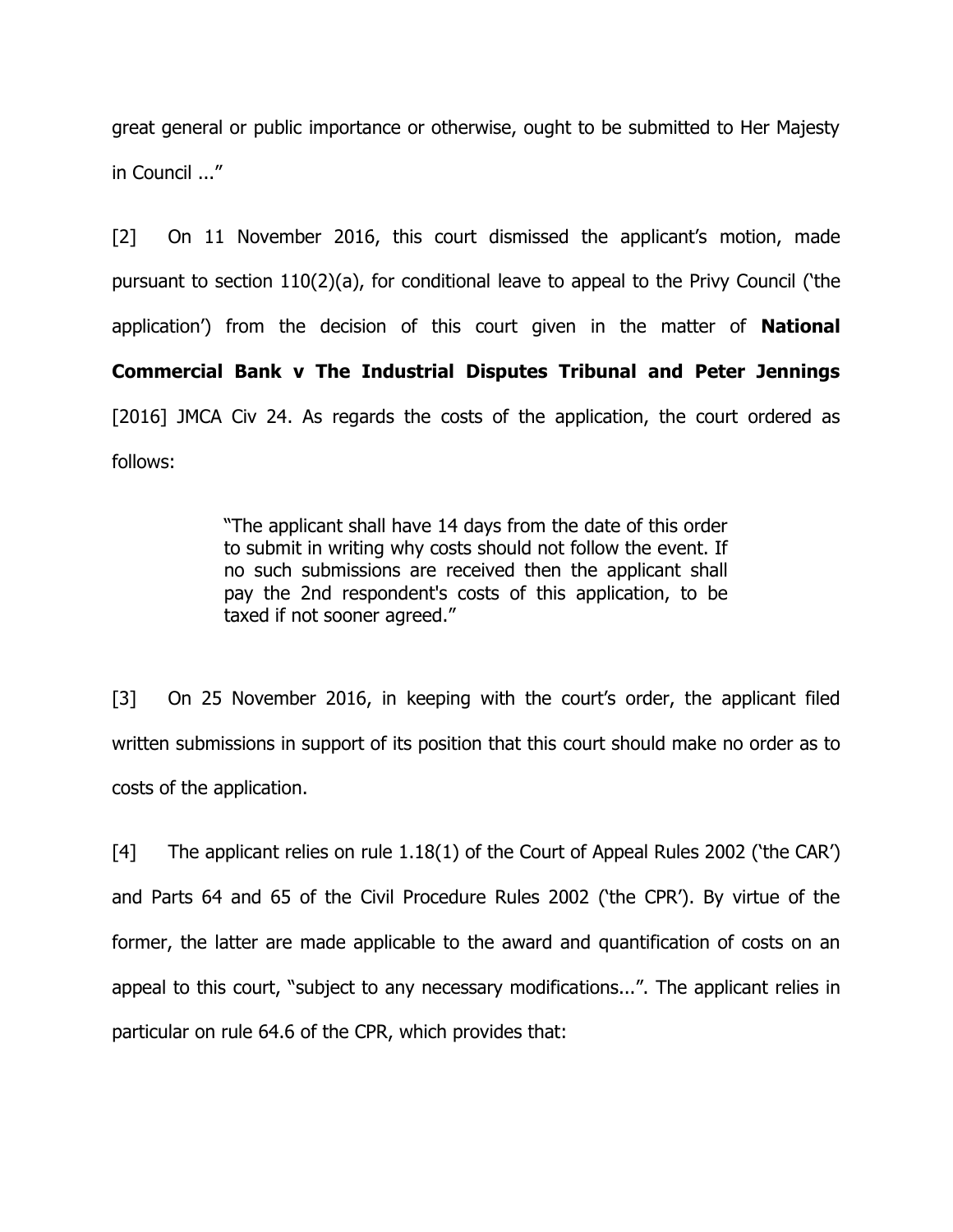- "(1) If the court decides to make an order about the costs of any proceedings, the general rule is that it must order the unsuccessful party to pay the costs of the successful party.
- (2) The court may however order a successful party to pay all or part of the costs of an unsuccessful party or may make no order as to costs.
- (3) In deciding who should be liable to pay costs the court must have regard to all the circumstances."

[5] The applicant draws attention to the fact that, among the factors identified in CPR 64.6(4) as matters to which the court should have regard in deciding who should be liable to pay the costs of any proceedings, is "whether a party has succeeded on particular issues, even if that party has not been successful in the whole of the proceedings" (CPR 64.6(4)(b)). And further, that CPR 64.6 (5) provides that the orders which the court may make under this rule include an order "that a party must pay ... a proportion of another's party's costs" (CPR 64.6(5)(a)).

[6] Against this background, the applicant submits that the  $2^{nd}$  respondent was unsuccessful on the main thrust of the arguments he advanced in opposing the application, in that the  $2<sup>nd</sup>$  respondent's counsel devoted the greater part of his written submissions and oral arguments to the contention that this court did not have the jurisdiction to grant leave, because the court's judgment from which it was sought to appeal was not a 'decision' within the meaning of section  $110(2)(a)$  of the Constitution. In this regard, the applicant points out that, of the 11 pages containing his written submissions, the 2<sup>nd</sup> respondent dealt with this unsuccessful argument on all of seven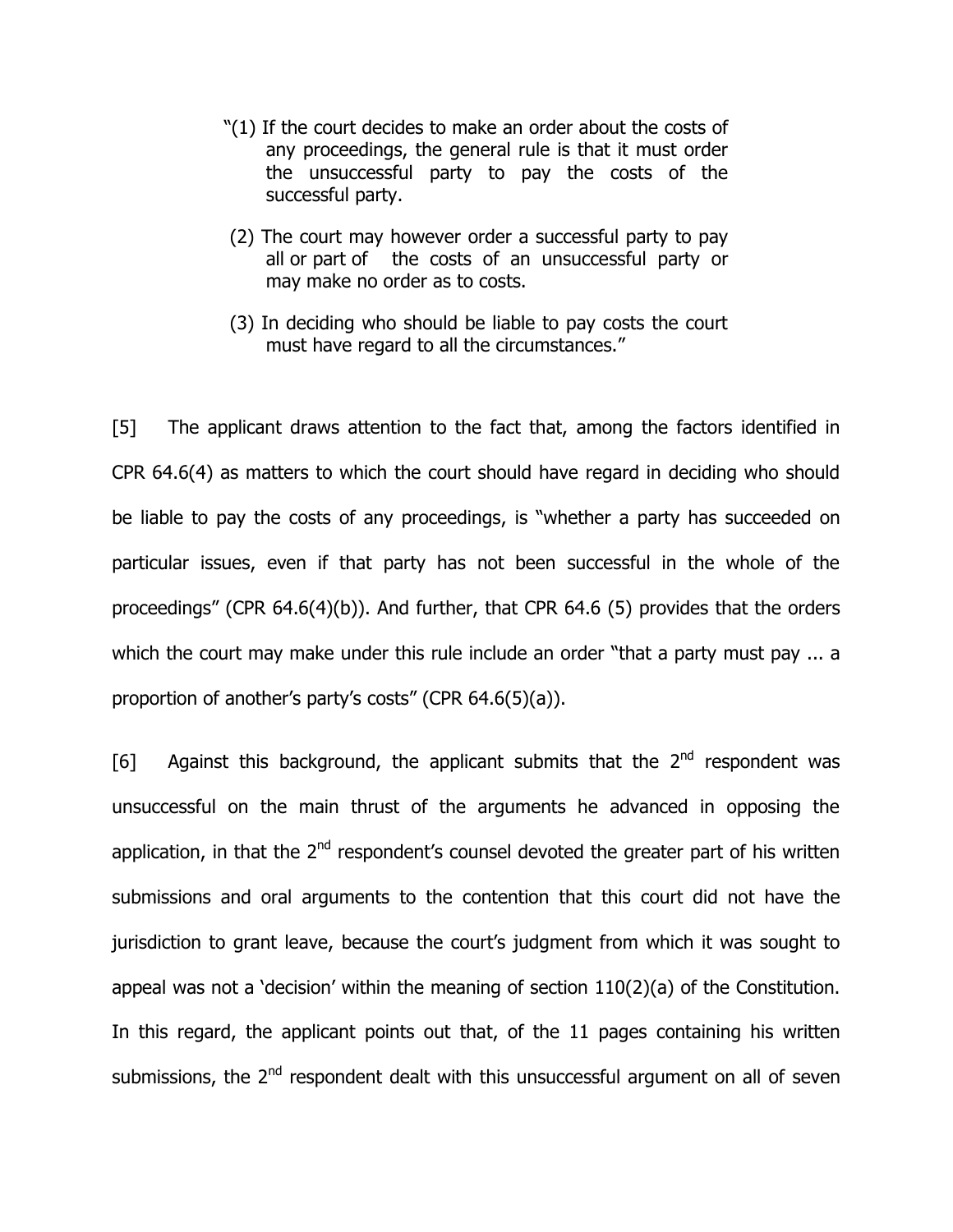of those pages. On the other hand, the  $2<sup>nd</sup>$  respondent devoted only two pages, as an alternative submission, to the issue upon which the court ultimately based its decision to refuse leave, that is, the question of whether the criterion of great general or public importance had been met. And further still, the  $2<sup>nd</sup>$  respondent dedicated the remaining pages of his written submissions to a third – also unsuccessful - argument concerning the manner in which the applicant formulated the supposed questions of public importance. In other words, the applicant submits, because "the vast majority of the  $2^{nd}$ Respondent"s time and resources were poured into arguments that were quite clearly bound to fail", the applicant should not bear those costs.

[7] The applicant also makes reference to the decisions of this court in **Viralee Bailey-Latibeaudiere v The Minister of Finance and Planning and the Public Service, The Financial Secretary, The Public Service Commission and The Attorney General of Jamaica** [2015] JMCA App 7; and **Georgette Scott v The General Legal Council (Ex – Parte Errol Cunningham)** (SCCA No 118/2008, Motion No 15/2009, judgment delivered 18 December 2009). In both cases, the applicant points out, no order for costs was made in consequence of unsuccessful contested applications for conditional leave to appeal to the Privy Council.

[8] However, I am bound to say at once, naturally with respect, that I find neither case of great assistance on the point, the court not having indicated in either of them the considerations which informed the decision to make no order as to costs. Perhaps the only point of significance to be gleaned from the **Viralee Bailey-Latibeaudiere**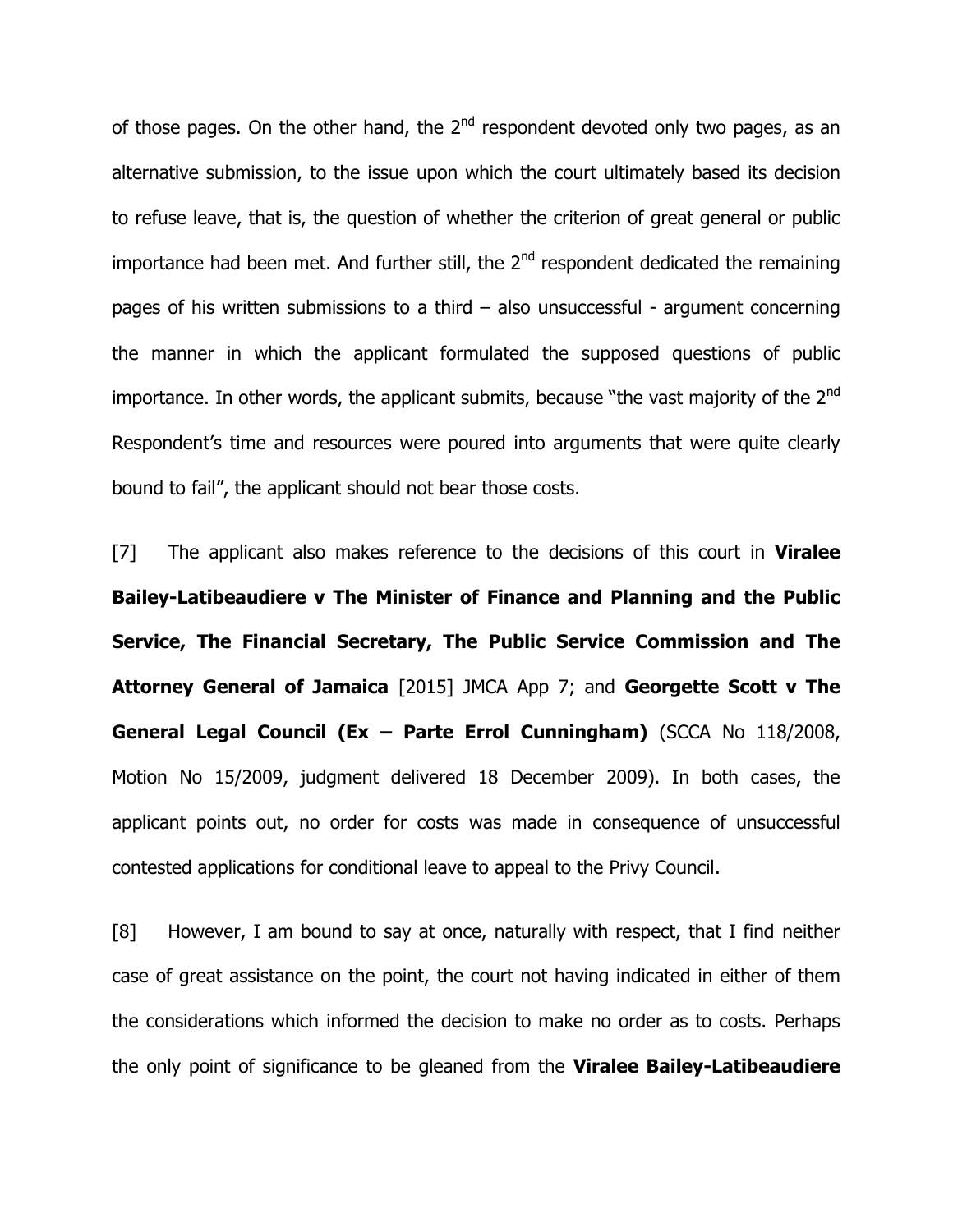decision is that, in that case, both the applicant and the respondents applied unsuccessfully for leave to appeal to the Privy Council under section 110(2)(a), therefore suggesting that the court"s decision to make no order as to costs might have been a reflection of the fact that, in the result, neither side had prevailed. But, in any event, costs being ultimately a matter for the discretion of the court in the light of the particular circumstances of each case, the fact that the court made no order as to costs in these cases cannot without more advance the applicant's position in this case.

[9] The applicant makes two final points in support of its submission that there should be no order as to costs. First, that although the  $1<sup>st</sup>$  respondent did not participate in these proceedings, the application concerned "the legality of the  $1<sup>st</sup>$ Respondent's award and questioned the very essence of the  $1<sup>st</sup>$  Respondent's jurisdiction, as opposed to personal rights claimed by [the  $2^{nd}$  respondent]". In these circumstances, since the applicant's objective was to impeach the  $1<sup>st</sup>$  respondent's award, "[p]rimary responsibility for defending that decision would fall on it, and not on the  $2^{nd}$  Respondent". And second, that the application, which was supported by reasonable arguments, was made by the applicant "in a genuine effort to seek clarity from Her Majesty in Council".

[10] In considering the issue of what order to make in relation to the costs of this application, I think it is important to maintain focus on what the application was about. The applicant sought leave to appeal to the Privy Council on the ground that the proposed appeal gave rise to questions of great general or public importance. The 2<sup>nd</sup>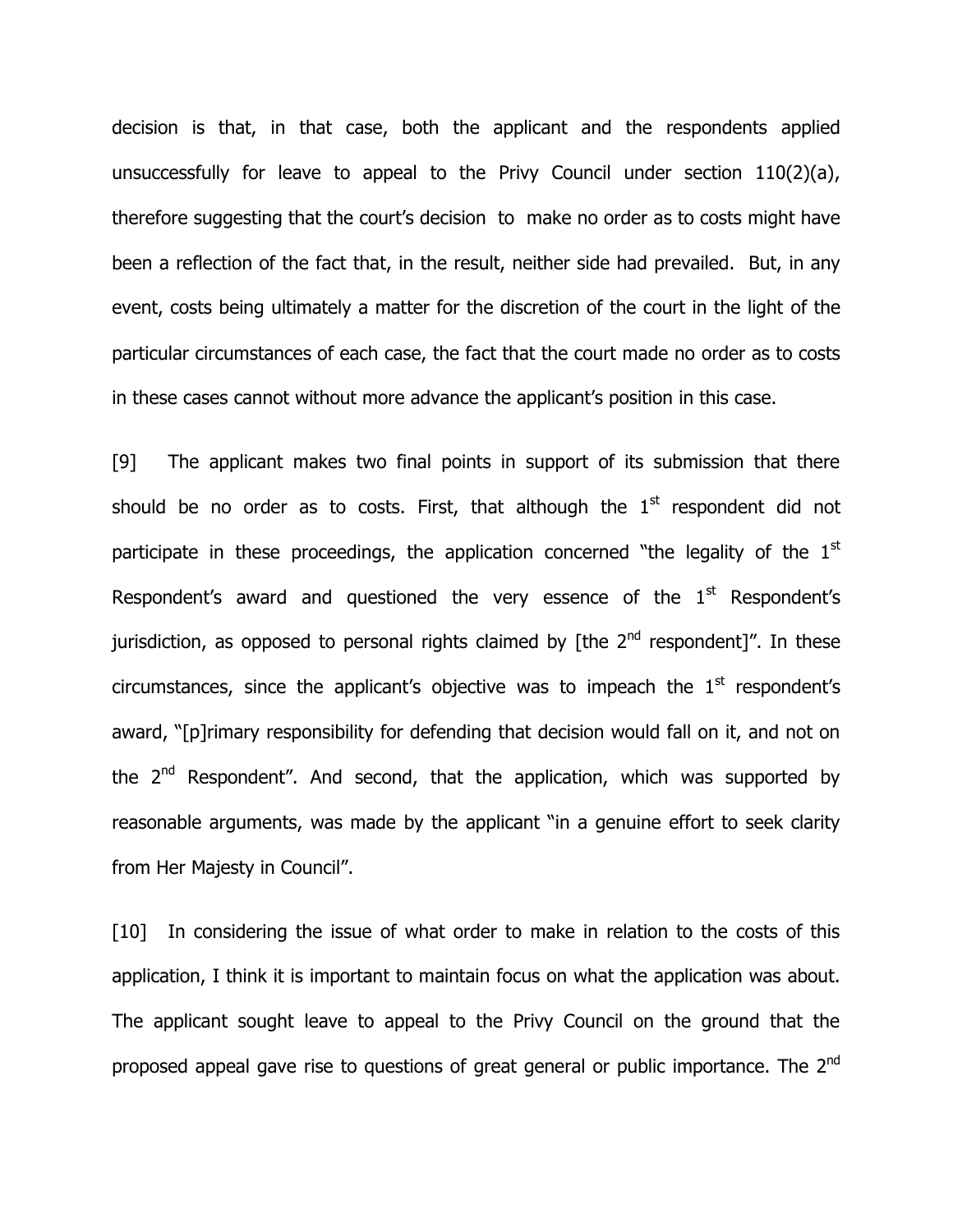respondent opposed the application, maintaining that (i) the court had no jurisdiction to make the order; (ii) the application was not put forward in proper form; and (iii) no questions of great general or public importance were raised by the proposed appeal. As the applicant correctly observes, the  $2<sup>nd</sup>$  respondent prevailed on point (iii), but not on points (i) and (ii).

[11] In these circumstances, while I accept that it might be possible to say that, in a sense, the  $2<sup>nd</sup>$  respondent succeeded on one issue but failed on the others, it seems to me that to view the matter in this way is to mischaracterise the true essence of the application. For, irrespective of the ground of opposition which ultimately prevailed, the fact is that the applicant failed to obtain the leave which it sought to appeal to the Privy Council. So the situation is therefore, in my view, plainly distinguishable from the case of, say, a personal injury claim, in which the defendant succeeds in establishing that the claimant was to an extent contributorily negligent: in such a case, upon the claimant"s damages being reduced to the extent of the contribution, one can readily see that it might be possible for the defendant to argue that, for the purposes of determining the appropriate costs award, he had succeeded on a particular issue, even if he had not been successful "in the whole of the proceeding". However, in the instant case, the applicant has received no part of what it sought on the application. Put the other way, the  $2<sup>nd</sup>$  respondent has achieved his objective, which was to prevent the applicant obtaining leave to appeal to the Privy Council.